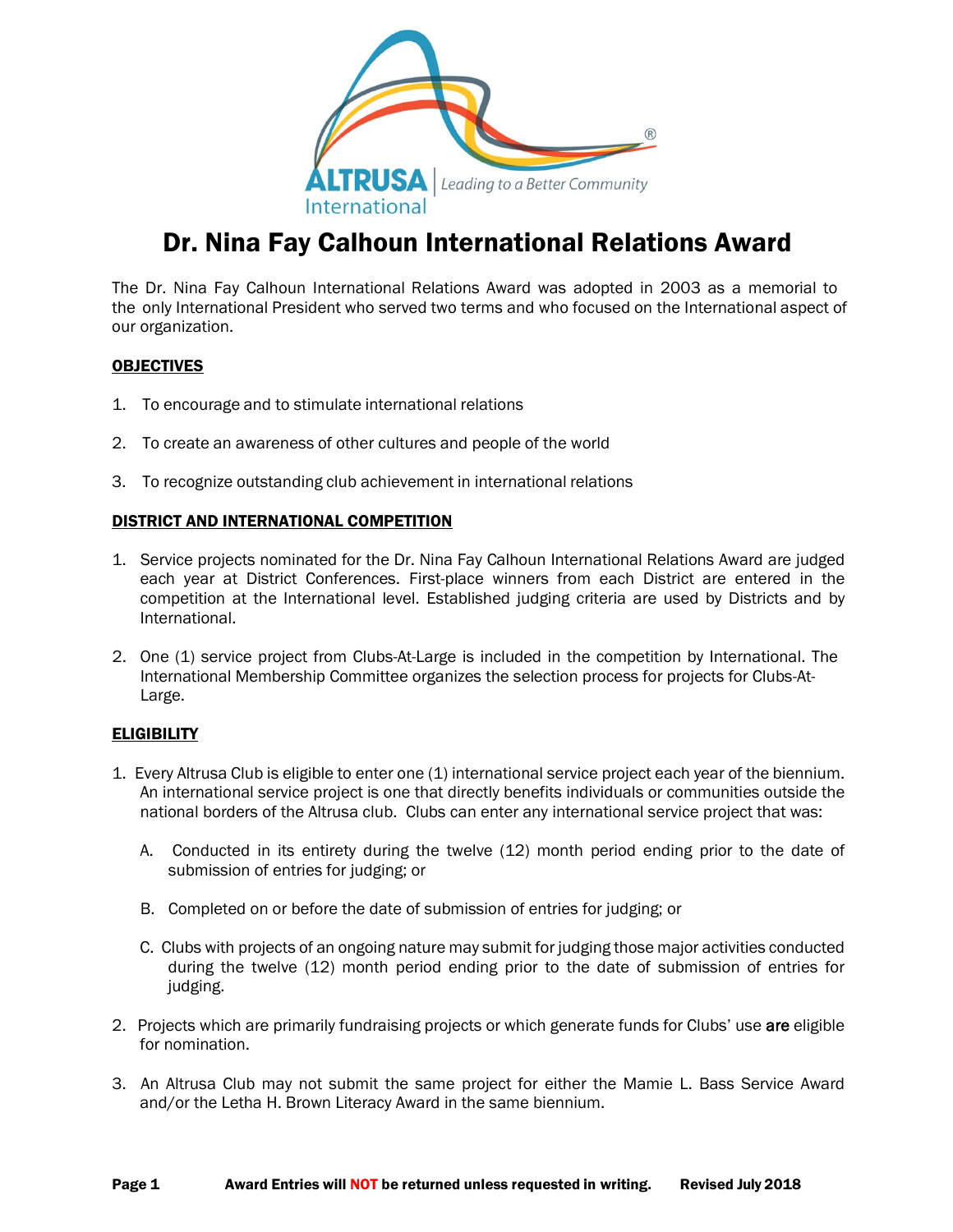### ENTRY PREPARATION

The entry must be completed and submitted as follows:

- 1. All entries must be typed. You may submit the entry in written format or you may forward the entry via email or complete the online entry form.
- 2. Covers must be labeled, "Nomination for Dr Nina Fay Calhoun International Relations Award, name of Club, District, and Club year."
- 3. The first page must be the entry form, completed in its entirety.
- 4. The narrative must not exceed 1,000 words, must be typed and on plain white paper or background. In developing the narrative, Clubs should refer to the judging criteria and score sheet. The following questions must be addressed in the narrative to assist judges in evaluating the submission.
	- A. *Selection of Project:*
		- 1) Describe the aims and objectives of your project:
			- a) What was the purpose of the project?
			- b) What segment of the international community was the project designed to help?
			- c) What provisions were made for member participation in carrying out this project?
		- 2) Explain why your Club chose the project:
			- a) How was the need for the project determined?
			- b) Was this need being met by any other community group or agency?
			- c) What were the reasons for choosing this project?
			- d) How was the membership involved in the selection of this project?
	- B. *Development and Implementation of the Project:*
		- 1) Describe how your project was carried out (proposals, action plans, communication, etc.)
			- a) How was the project structure developed (guidelines, timetables, work assignments, communication, and record keeping)?
			- b) How was each party informed on the progress of the project?
		- 2) What resources were required?
			- a) What resources and fundraising were needed for the project?
		- 3) How was the Club membership involved in the project?
			- a) How were the talents and abilities of Club members utilized?
			- b) What percentage of Club members actively participated in the project?
			- c) How many hours of personal service were contributed by Club members?
		- 4) How was the project supported by individuals and/or organizations?
			- a) What was the extent of participation or support by individuals and/or organizations?
	- C*. Evaluation of the Project:*
		- 1) Were the original objectives of the project achieved?
		- 2) What was the estimated number of people who were helped by the project?
		- 3) What were the benefits to the international community?
		- 4) Did the project promote community awareness of Altrusa internationally?
		- 5) Supplementary information must not exceed six pages. Where more than 6 pages are provided the judges will only consider the first six pages.
- 5. Award Executive Summary/ Synopsis: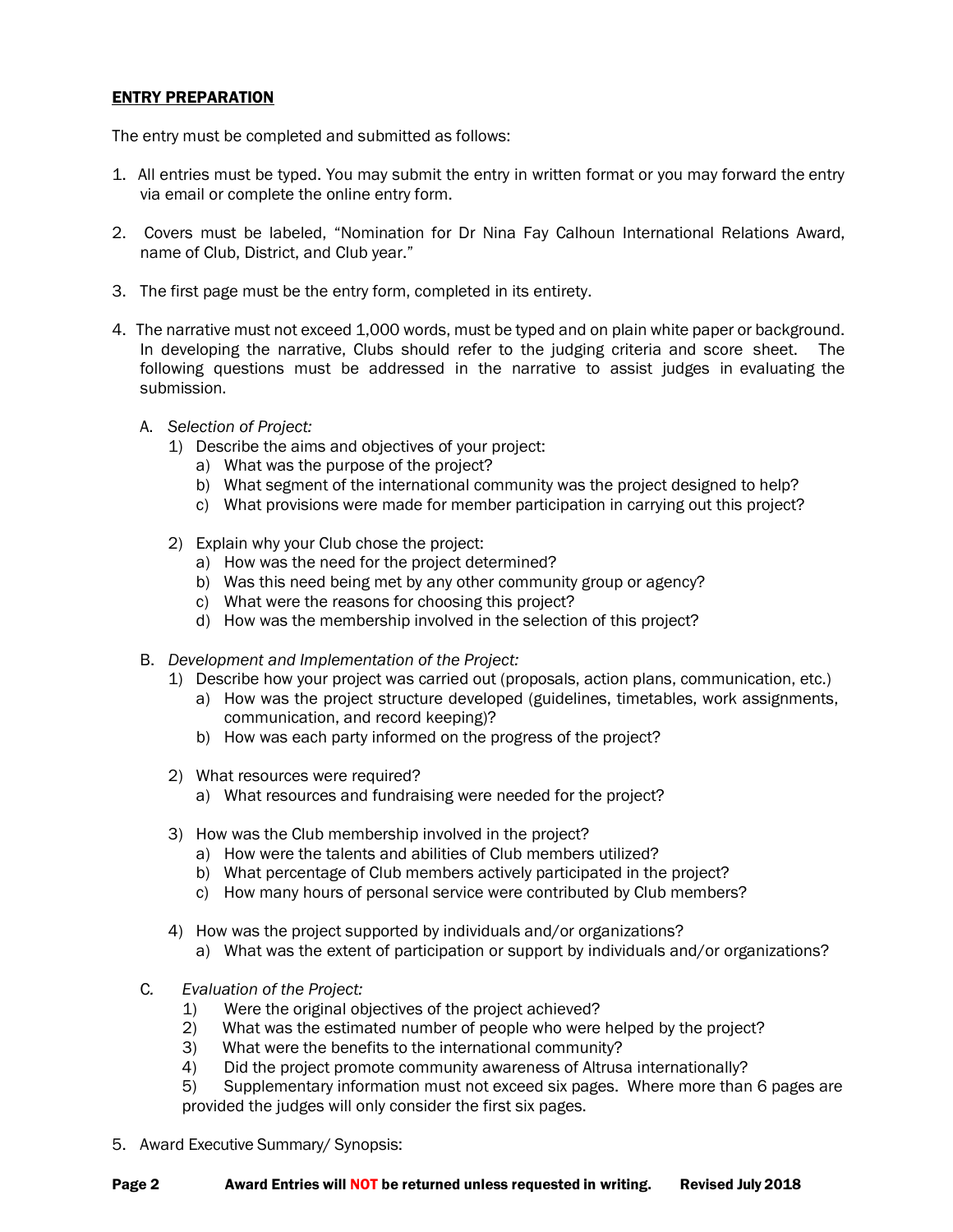A 60-word count synopsis of your project is to be provided. The synopsis should provide a brief outline of key aspects of the project. This synopsis will not be counted towards the project description word count and will not affect the submission eligibility. The synopsis will be used if your award is selected as a winning entry.

### PROCEDURES FOR SUBMITTING ENTRIES

- 1. Clubs submit entries for the District competition on or before the date established by the District Governor. Entries may be submitted electronically or as a hard copy.
- 2. The winning District entry is forwarded to the International Office by the Governor or their nominee immediately following the close of the District Conference.
- 3. The winning entries from the March/April/May District Conferences must reach the International Office by no later than June 1st in the Convention year to be considered in the International competition. Late entries shall not be considered for judging.
- 4. The winning entry from Clubs-At-Large for each year of the biennium is forwarded by the International Membership Committee to the International Office and must be received by June 1st to be considered in the International competition.

The International Office will acknowledge receipt of each entry to both the District Governor and the President of the winning Club. The International Office will submit all District entries to the International Service Program Development Committee, who will coordinate the judging activities of the International competition.

### JUDGING COMMITTEES

- 1. The District Governor appoints a Chair of the District Dr Nina Fay Calhoun International Relations Award Committee. The Chair selects three (3) prominent members of the general public to serve as judges.
- 2. The International Service Program Development Committee coordinates the International judging activity. The Chair appoints three (3) prominent members of the general public to serve as judges.

### JUDGING CRITERIA AND SCORE SHEET

- 1. The judges may disqualify any entry for any rules violation.
- 2. In evaluating entries, the judges place primary importance on the written narrative. Substantiating materials are considered only in a supplementary perspective. Only the first six pages of supplementary materials will be considered by judges. Any additional pages shall not be considered.
- 3. The amount of funds spent on an activity is not a major criteria in selecting award winners.
- 4. In determining award winners, the judges consider how the Club selected, developed, implemented and evaluated the service project. The questions which follow are what the judges use to evaluate the components of Club projects. Each entry is evaluated on its own merits and not as compared with other entries. A Club must use the information in the preceding entry preparation section, judging criteria and score sheet as a guideline in preparing its entry.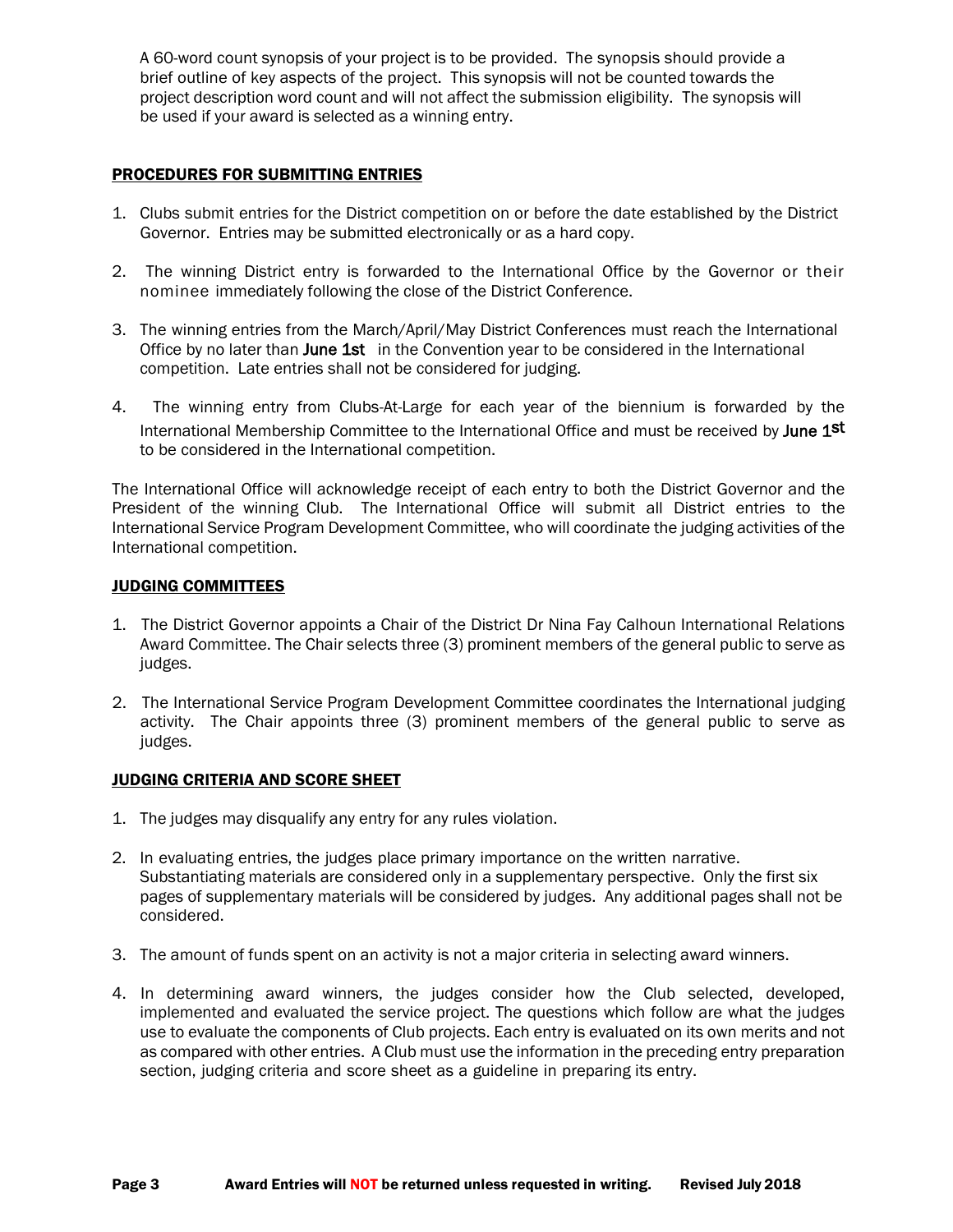# Dr Nina Fay Calhoun International Relations Award

### Judging Criteria and Score Sheet

### I. Selection of the International Project (20 points)

- A. Describe the aims and objectives of your project.
- B. Explain why your Club chose the project.

Maximum Points: 20 **Points Earned:** 20

### II. Development and Implementation of the International Project (60 points)

- A. Describe how your project was carried out (proposals, action plans, communication, etc.).
- B. What resources were required?
- C. How was the Club membership involved in the project?
- D. How was the International project supported by other individuals and/or organizations?

Maximum Points: 60 **Points** Earned:

### III. Evaluation of the International Project (20 points)

- A. Were the original objectives of the project achieved?
- B. What was the estimated number of people who were helped by the project?
- C. What were the benefits to the chosen community?
- D. Did the project promote international awareness of Altrusa?

### Maximum Points: 20 and the control of Points Earned:

Supplementary information must not exceed six pages. Where more than six pages are provided only the first six pages will be considered by the judges.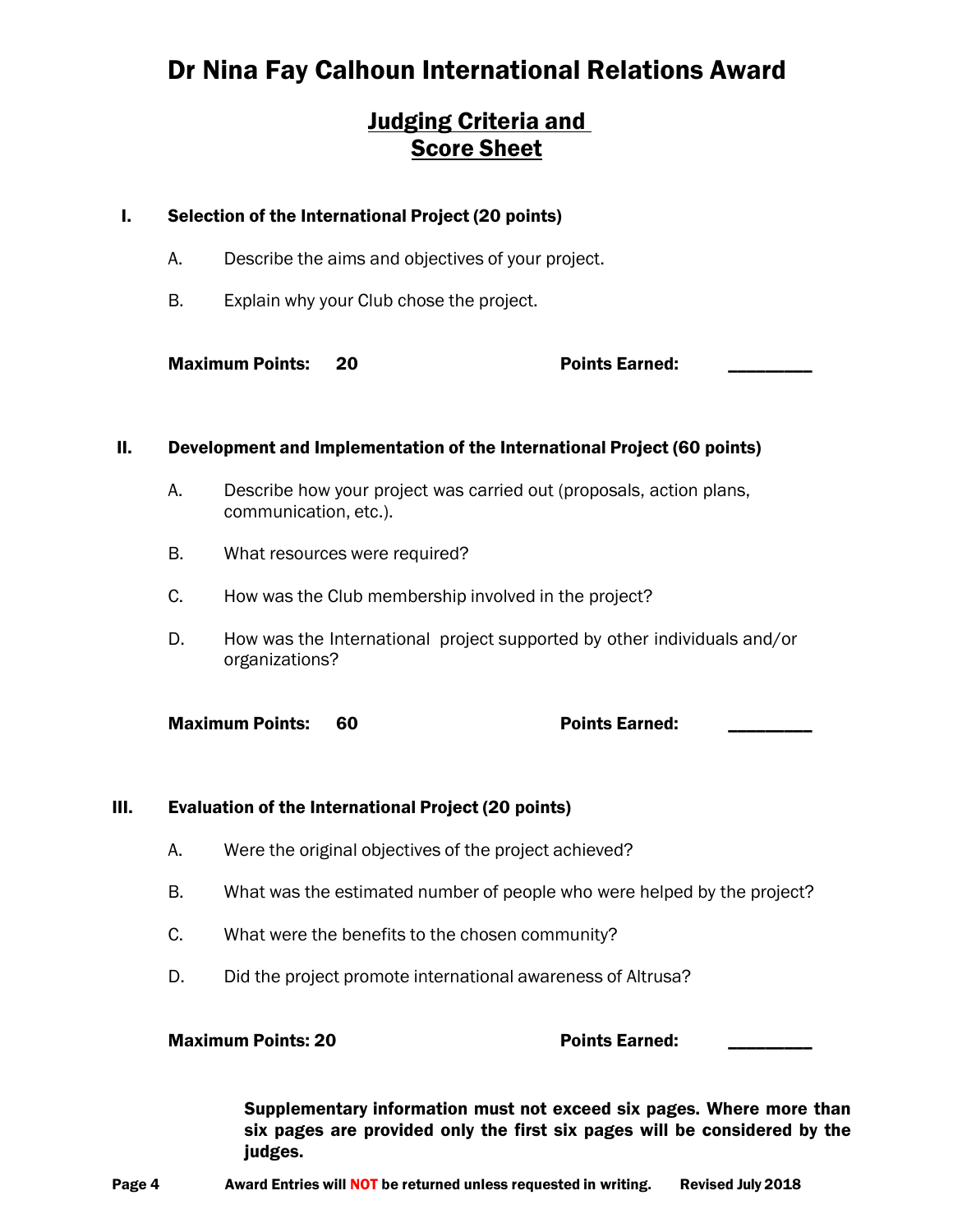### AWARDS AND AWARD PRESENTATIONS

The names of the winning entries are kept secret until the time of the awards presentation.

District Awards: A Certificate of Merit is presented by the District to the First-Place award-winning Club at each District Conference. Runners-up [the number not to exceed three (3)] may be given Honorable Mention.

International Awards at Conference: An award of \$100 (U.S. dollars) is presented annually by the International Representative to the winner at District Conference. For Clubs-At-Large, an award of \$100 (U.S. dollars) is given annually to the winning entry. The Altrusa International Foundation provides the funding for the monetary awards at District Conferences.

International Awards at Convention: An award of \$500 (U.S. dollars) is presented to the First-Place winner and awards at \$100 (U.S. dollars) are given to the Clubs winning First and Second-Place Honorable Mentions. The Altrusa International Foundation provides the funding for the monetary awards at the Altrusa International Convention.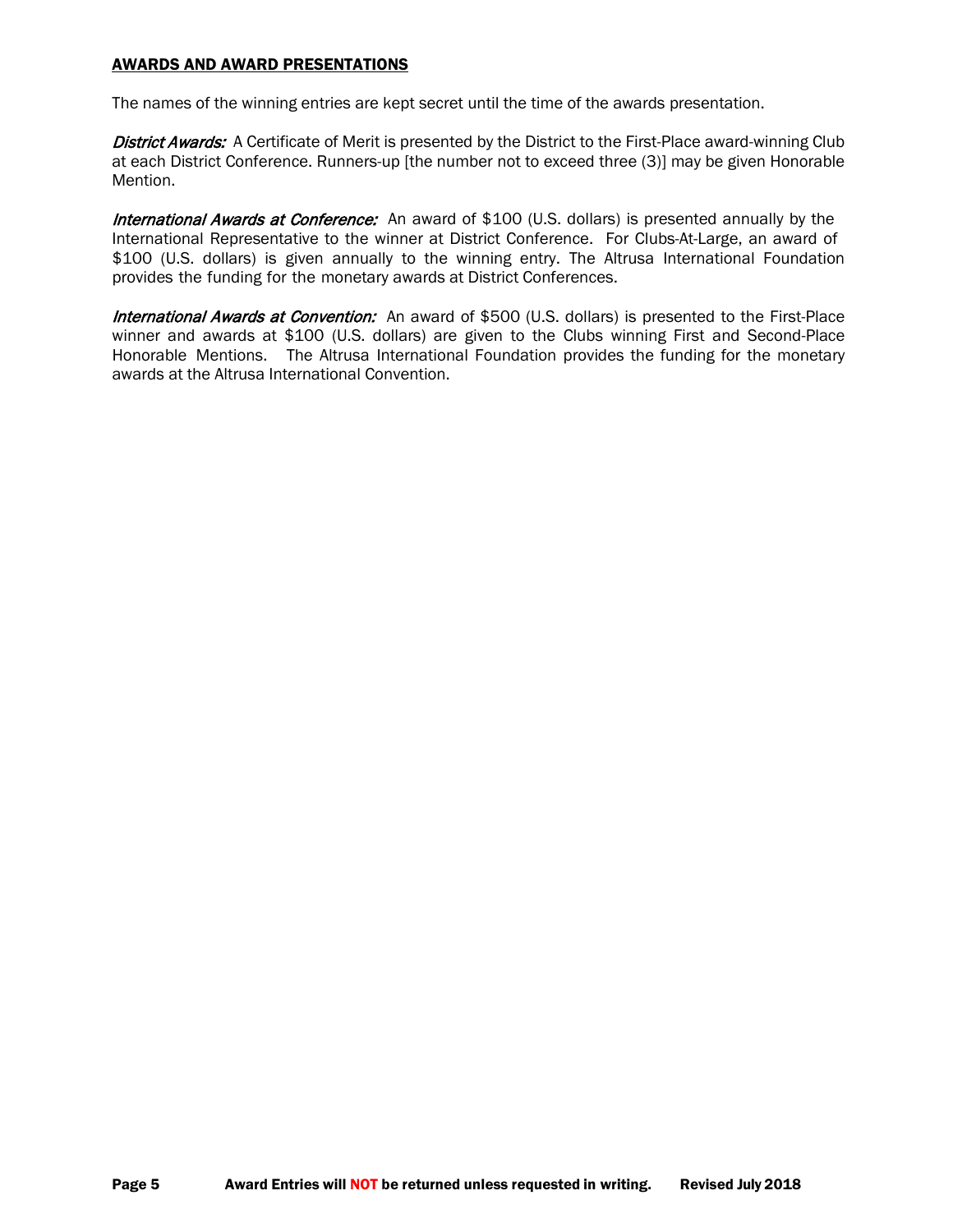# Sample Title Page

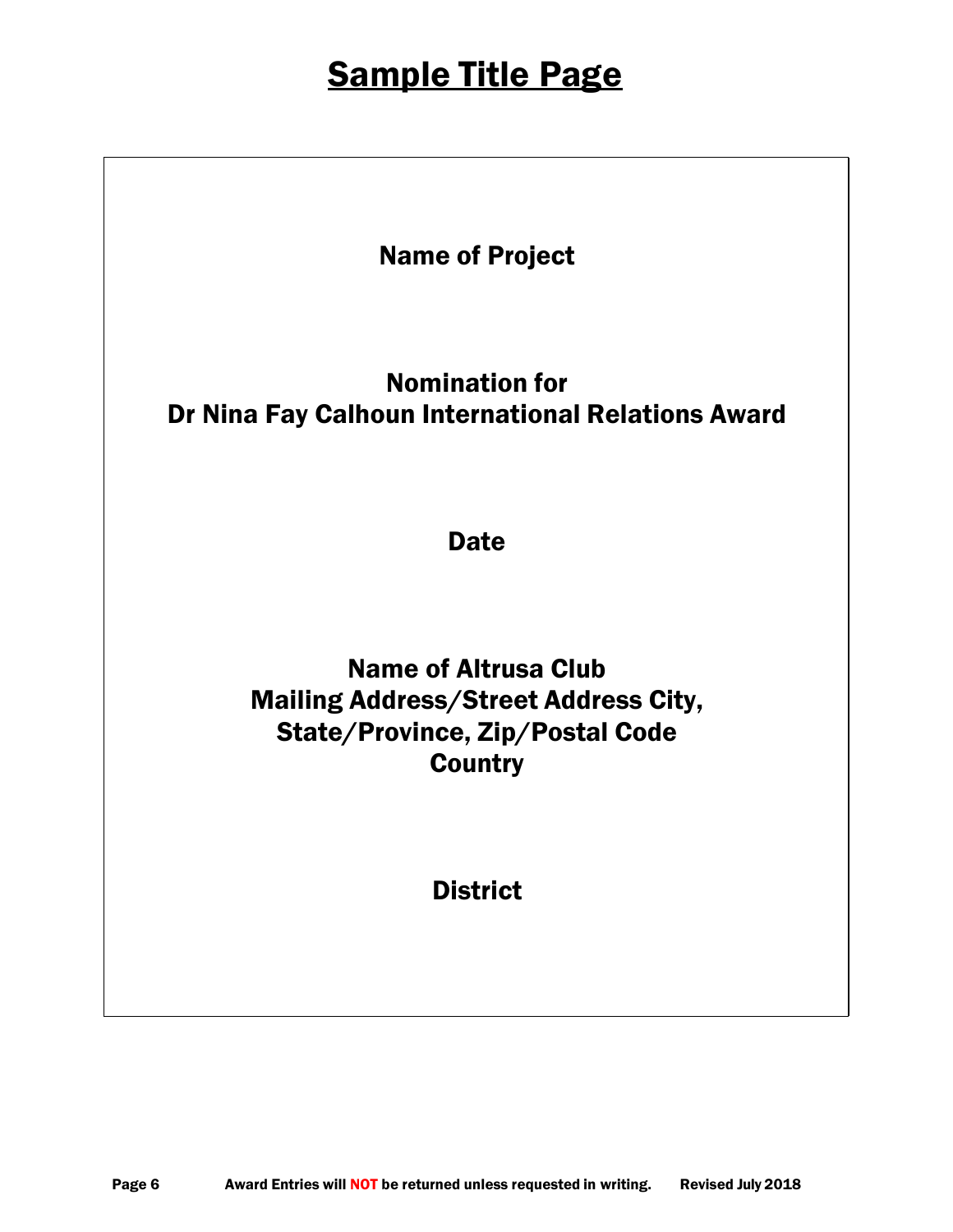

# DR NINA FAY CALHOUN INTERNATIONAL RELATIONS AWARD ENTRY FORM

*Please type. (If you need additional room, please add separate sheets of paper to the Entry Form.)*

|                                       | District: _____________________ |
|---------------------------------------|---------------------------------|
|                                       |                                 |
|                                       |                                 |
|                                       |                                 |
|                                       |                                 |
|                                       |                                 |
|                                       |                                 |
|                                       |                                 |
|                                       |                                 |
| ************************************* |                                 |
|                                       |                                 |

### Project Description:

The narrative must not exceed 1,000 words, must be typed and on plain white paper or background. In developing the narrative, Clubs should refer to the judging criteria and score sheet. Please refer to the section entitled, "Entry Preparataion" #Item 4 for questions that should be addressed in the narrative to assist judges in evaluating your submission.